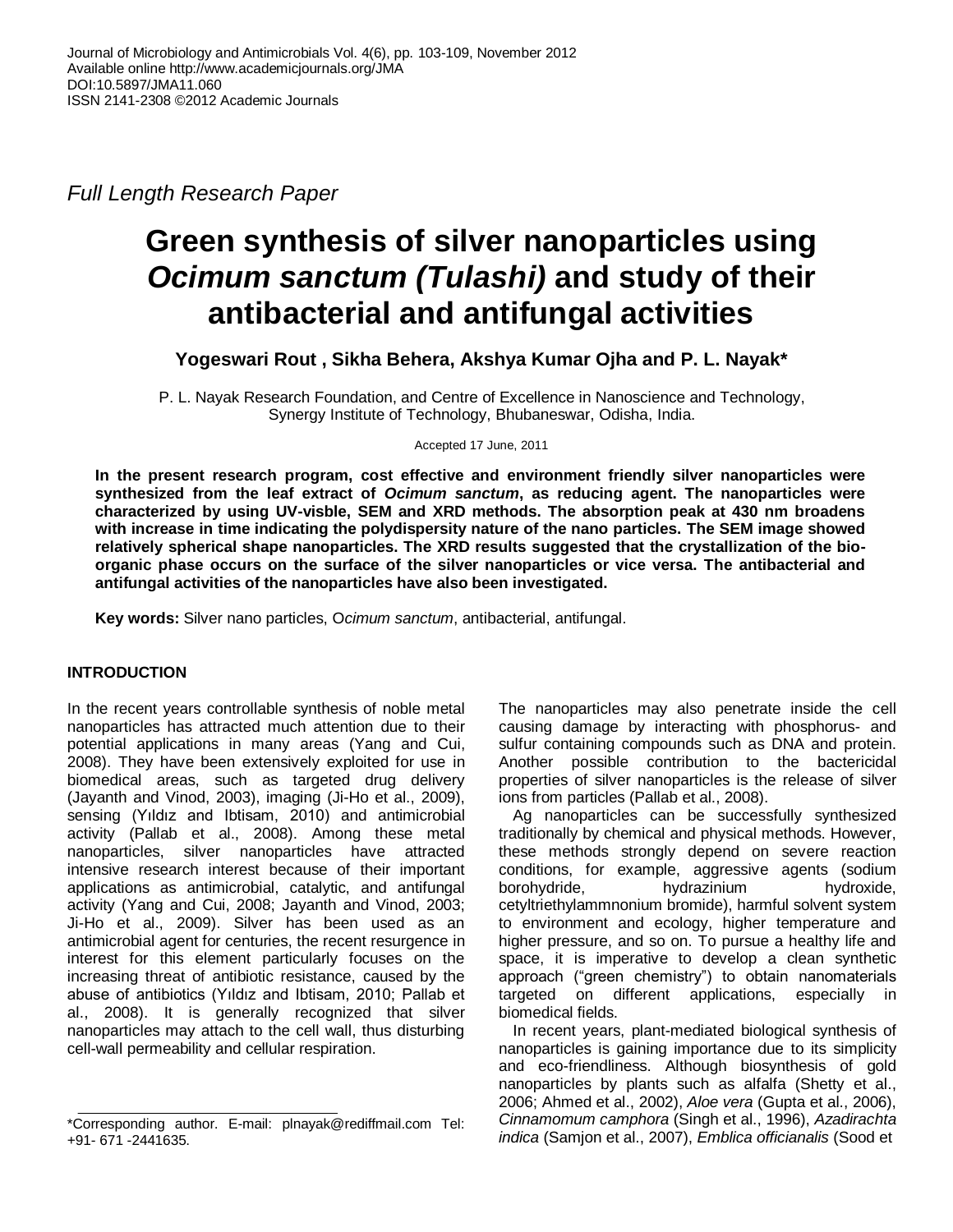

**Figure 1.** (a) *Ocimum sanctum* L, (b) Picture of aqueous solution of 1 mM AgNO3 with *Ocimum* leaf extracts before adding the leaf extract and after addition of leaf broth.

al., 2006), lemongrass (Sharma et al., 2002), and *Tamarindus indica Lln* (Kantak and Gogate, 1992) have been reported, the potential of the plants as biological materials for the synthesis of nanoparticles is yet to be fully explored. *Ocimum sanctuma,* a wild herbaceous plant is very common in all tropical countries, including India. The stems are slender and often reddish in color, covered with yellowish bristly hairs especially in the younger parts. The leaves are oppositely arranged, lanceolate and are usually greenish or reddish, underneath measuring about 5 cm long. The stem and leaves produces white or milky juice when cut (Panda and Kar, 1998). The plant has been widely acknowledged for the treatment of cough, coryza, hay asthma, bronchial infections, bowel complaints, worm infestations, kidney stones in traditional medicine (Sood et al., 2005; Bauer et al., 1966).

In the present research program green synthesis of silver nanoparticles were carried out using the leaf extract of *O. sanctum* plant. The silver nanoparticles were characterized by using UV-visible spectra, scanning electron microscopy and XRD. The antibacterial and antifungal activities of the nano particles have been investigated using a number of bacteria and fungus and the results seem to be very encouraging.

#### **MATERIALS AND METHODS**

#### **Plant material collection**

*O. sanctum* leaves were collected from the local garden. The leaves

were air dried for 10 days, and then kept in the hot air oven at 600°C for 24 to 48 h. The leaves were ground to a fine powder.

#### **Solvent extraction**

Ten grams of air dried powder was placed in 100 ml of organic solvent (90% methanol) in a conical flask, plugged with cotton and then kept on a rotary shaker at 180 to 200 rpm for 24 h. After 24 h, it was filtered through 4 layers of muslin cloth and centrifuged at  $5000 \times q$  for 10 min. The supernatant was collected and the solvent was evaporated. The crude extract diluted with 5% of DMSO to make the final volume one-tenth of the original volume and stored at 4°C in air tight bottles for further studies.

#### **Synthesis of silver nanoparticles**

1 mM silver nitrate was added to plant extract to make up a final solution of 200 ml and was centrifuged at 18.000 rpm for 25 min. The collected pellets were stored at -4°C.The supernatant was heated at 50 to 95°C. A change in the color of solution was observed during the heating process.

Reduction of silver ion into silver particles during exposure to the plant extracts could be followed by color change. Silver nanoparticle exhibited dark yellowish – brown color in aqueous solution due to the surface Plasmon resonance phenomenon (Figure 1). The results obtained in this investigation were very interesting in terms of identification of potential weeds for synthesizing the silver nanoparticles. UV-Vis spectrograph of the colloidal solution of silver nanoparticles was recorded as a function of time. Absorption spectra of silver nanoparticles formed in the reaction media at 10 min showed an absorbance peak at 430 nm, broadening of peak indicated that the particles are polydispersed (Figure 2). The SEM image showed relatively spherical shape nanoparticle formed with diameter range of 40 to 50 nm (Figure 3). Similar phenomenon was reported by Bauer et al. (1966). Further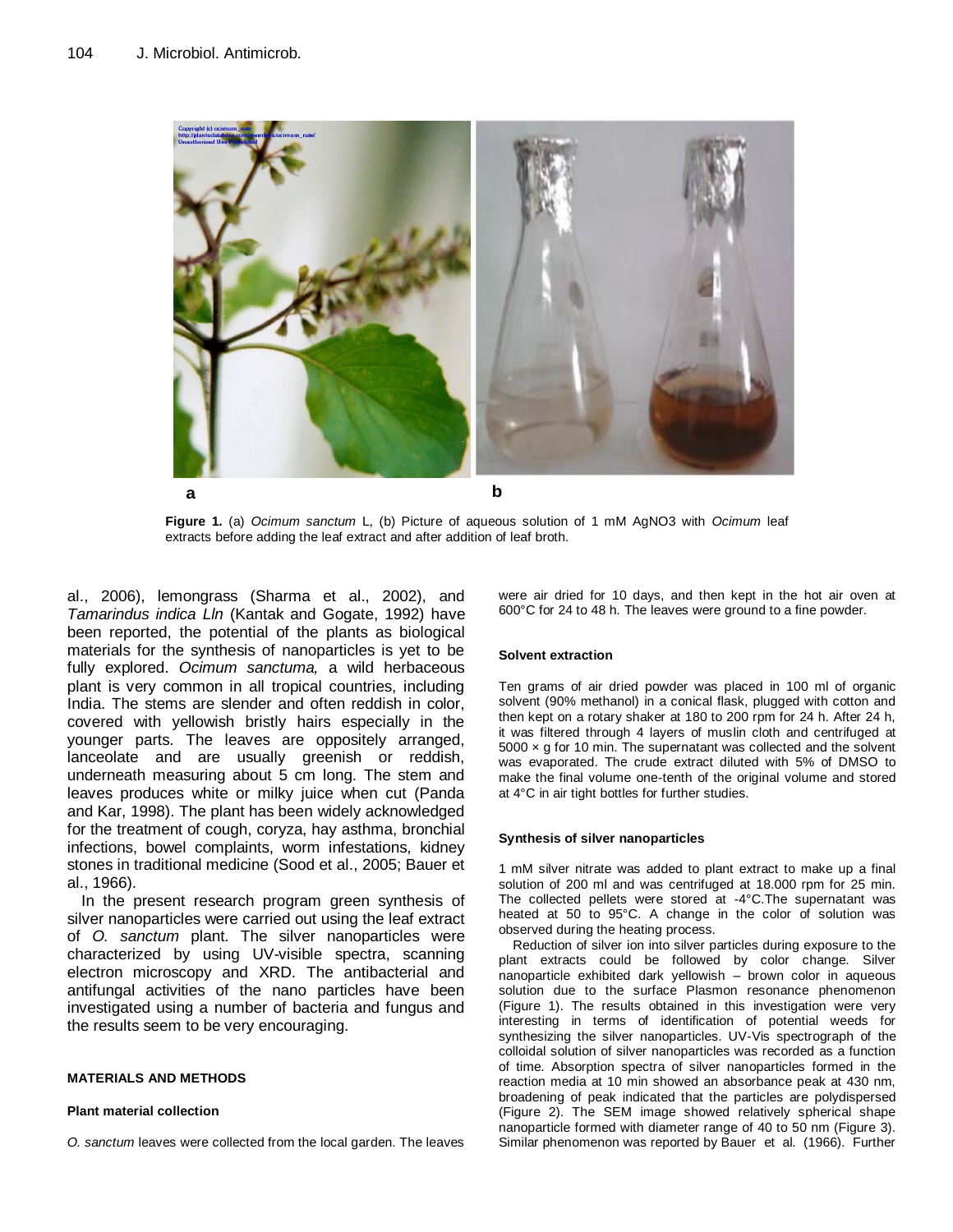

**Figure 2.** Uv-visible spectra of silver nano particles at different times.



**Figure 3.** SEM image of silver nanoparticles formed by *Ocimum sanctum.*

the nanoparticle synthesis by green route was found highly toxic against 7 clinically isolated fungal species. At a concentration of 50 μl silver nanoparticless revealed a higher activity against *Candida tropicalis, Candida krusei, Aspergillus flavus, Aspergillus fumigatus*. The inhibitory activities of all the silver nanoparticles reported in Table 1 are comparable with standard antimicrobics Ketoconazole

(30 mg) and Itraconazole (30 mg).

### **Test microorganisms**

The bacterial strains studied were *Staphylococcus aureus* (ATCC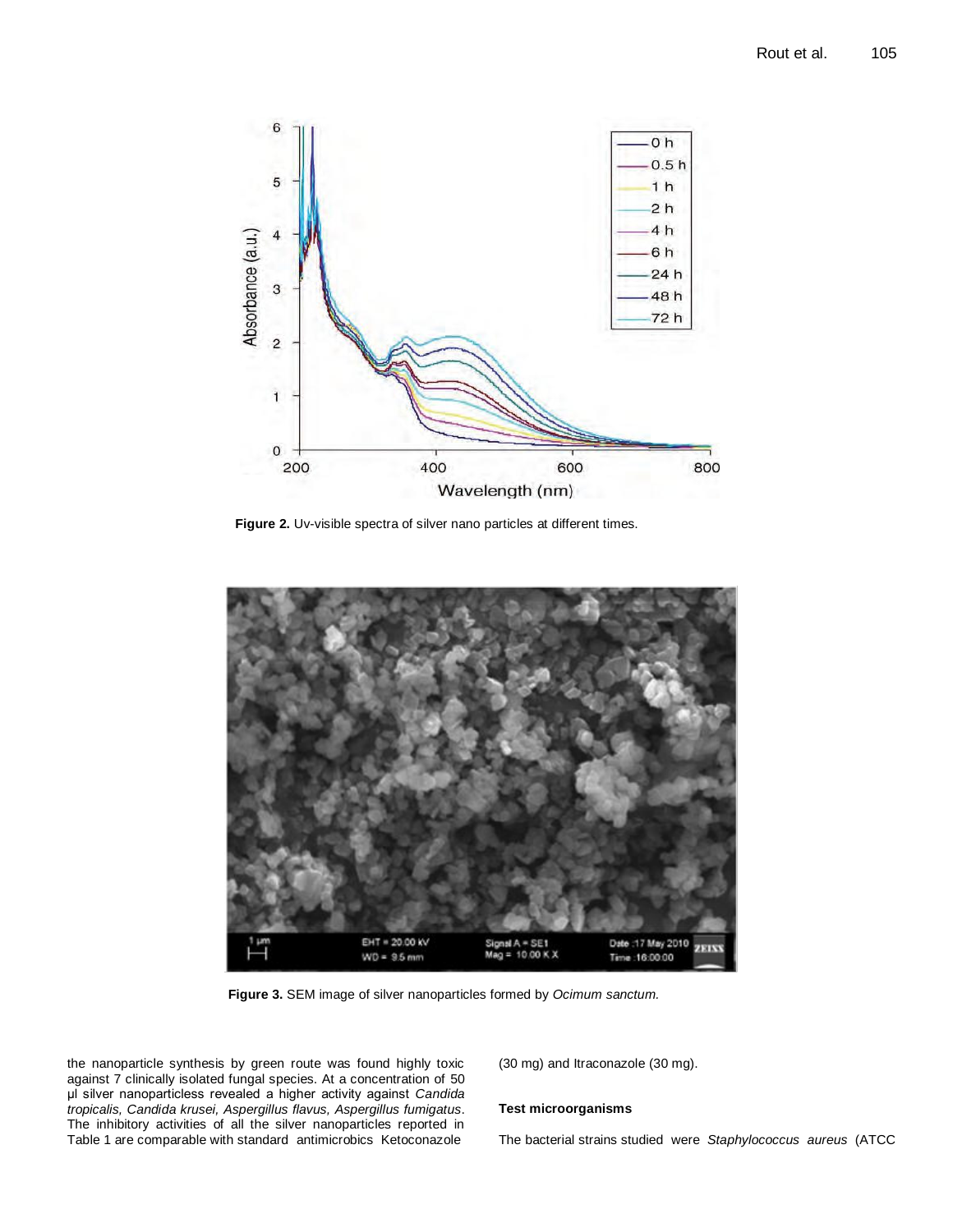| <b>Microorganism</b>         | MIC (mg/ml)      |
|------------------------------|------------------|
| Escherichia coli             | $33.02 \pm 1.96$ |
| Enterobacter cloacae         | 24.86±1.05       |
| Enterococcus faecalis        | 17.66±0.75       |
| Proteus vulgaris             | $34.08 \pm 1.72$ |
| Klebsiella pneumoniae        | $22.83 \pm 1.20$ |
| Staphylococcus aureus        | 16.60±0.90       |
| Staphylococcus saprophyticus | 11.10±0.04       |

**Table 1.** Minimal inhibitory concentration (MIC) of *Ocimum sanctum* methanolic extract.

25923), *Staphylococcus saprophyticus* (ATCC 35552), *Escherichia coli* (ATCC 25922)*, Klebsiella pneumoniae* (ATCC 15380)*, Enterococcus faecalis* (ATCC 10741)*, Enterobacter cloacae* (ATCC 10699), and *Proteus vulgaris* (ATCC 12454). All microorganisms were maintained at 4°C and were obtained from Central Rice Research Institutem, Cuttack.

#### **Antimicrobial susceptibility test**

The disc diffusion method was used to screen the antimicrobial activity. *In vitro* antimicrobial activity was screened by using Mueller Hinton Agar (MHA) obtained from Himedia (Mumbai). The MHA plates were prepared by pouring 15 ml of molten media into sterile Petri plates. The plates were allowed to solidify for 5 min and 0.1% inoculum (0.5 McFarland standard) suspension was swabbed uniformly and the inoculum was allowed to dry for 5 min. 50 μl concentration of test extract was loaded on 0.5 cm sterile disc. The loaded disc was placed on the surface of medium and the compound was allowed to diffuse for 5 min and the plates were kept for incubation at 37°C for 24 h. At the end of incubation, inhibition zones formed around the disc were measured with transparent ruler in millimeter. For each bacterial strain, negative controls were maintained where pure solvents were used instead of the extract. The control zones were subtracted from the test zones and the resulting zone diameter and the result obtained was tabulated. For positive control, three antibiotics, namely Cefotaxime (30 mcg/disc), streptomycin (10 mcg/disc) and Ampicillin (10 mcg/disc) were used. These studies were performed in triplicate.

#### *Antifungal activity study*

Antifungal activities of the synthesized silver nanoparticles were determined, using the agar well diffusion assay method (NCCLS, 2000). Approximately 20 ml of molten and cooled media (SDA) was poured in sterilized Petri dishes. The plates were left overnight at room temperature to check for any contamination to appear. The fungal test organisms were grown in dextrose broth for 24 h. A 100 ml sabouraud dextrose broth culture of each fungal organism (1×105 cfu/ml) was used to prepare fungal lawns. Agar wells of 5 mm diameter were prepared with the help of a sterilized stainless steel cork borer. Three wells were prepared in the agar plates. The wells were labeled as A, B, C. 'A' well was loaded with 50 μl of silver nanoparticles suspended 'hydrosol', 'B' well was loaded with 50 μl of distilled water and 'C' well loaded with 50 μl of positive control drugs. Various fungicides (Table 1) were used as positive controls. The plates containing the fungal and silver nanoparticles were incubated at 37°C. The plates were examined for evidence of zones of inhibition, which appear as a clear area around the wells (Nweze et al., 2004). The diameter of such zones of inhibition was measured using a meter ruler and the mean value for each organism was recorded and expressed in millimeter.

#### *UV-VIS spectra analysis*

The reduction of pure  $Ag<sup>+</sup>$  ions was monitored by measuring the UV-Vis spectrum of the reaction medium up to 72 h after diluting a small aliquot of the sample into distilled water. UV-V is spectral analysis was done by using UV-VIS spectrophotometer UV-2450 (Shimadzu).

#### *SEM analysis of silver nanoparticles*

Scanning electron microscopic (SEM) analysis was done using Hitachi S-4500 SEM machine. Thin films of the sample were prepared on a carbon coated copper grid by just dropping a very small amount of the sample on the grid, extra solution was removed using a blotting paper and then the film on the SEM grid were allowed to dry by putting it under a mercury lamp for 5 min.

#### *X-ray diffraction studies*

The formation and quality of compounds were checked by X-ray diffraction (XRD) spectrum. The XRD pattern was measured by drop coated films of  $AgNO<sub>3</sub>$  on glass plate and employed with X-ray diffractometer (INEL X-ray diffractometer) of characteristic Co-kα1 radiation ( $\lambda$  = 1.78 A°) in the range of 20 to 90° at a scan rate of 0.05°/min with the time constant of 2 s.

#### **Minimum inhibitory concentration (MIC) determination**

The minimum inhibitory concentration (MIC) was determined using micro-broth dilution methods. Concentrations of extract (1 to 9 mg ml-1) dilutions were prepared using tubes containing 9 ml of double strength broth. The tubes were inoculated with the suspension of standardized inocula (0.5 McFarland standard) and were incubated at 37°C for 24 h. MICs were recorded as the lowest concentration of extract showing no visible growth in the broth.

## **RESULTS AND DISCUSSION**

Reduction of silver ion into silver particles during exposure to the plant extracts was observed as a result of the color change. Silver nanoparticle exhibits dark yellowish – brown color in the aqueous solution due to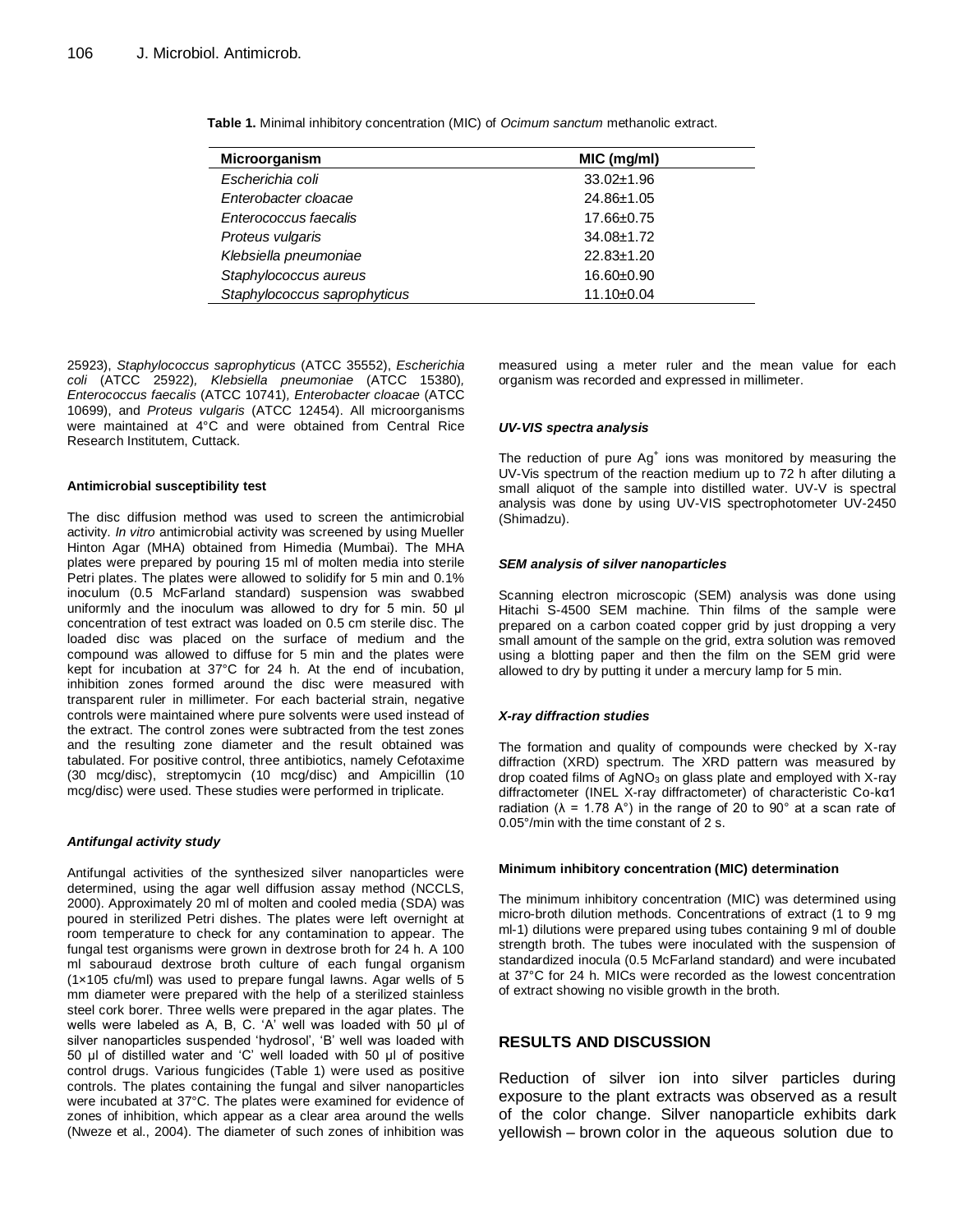

**Figure 4.** XRD of silver nanoparticles.

the surface Plasmon resonance phenomenon (Figure 1). UV-Vis spectrograph of the colloidal solution of silver nanoparticles has been recorded as a function of time. The absorbance peak at 430 nm show broadening of peak with increase of time, indicating that the particles are polydispersed in nature (Figure 2).

The SEM image showed relatively spherical shape nanoparticle formed with diameter range 0 to 50 nm (Figure 3). Similar phenomenon was reported by Bauer et al. (1966).

Figure 4 shows the XRD pattern of silver nanoparticles obtained. The peaks could be assigned to the five different facets of silver namely  $(1 1 1)$ ,  $(2 0 0)$ ,  $(2 2 0)$ , (3 1 1) and (2 2 2) planes. A few unassigned peaks were also noticed in the vicinity of the characteristic peaks. These sharp Bragg peaks might have resulted due to the capping agent stabilizing the nanoparticle. Intense Bragg reflections suggest that strong X-ray scattering centres in the crystalline phase and could be due to capping agents. Independent crystallization of the capping agents was ruled out due to the process of centrifugation and redispersion of the pellet in millipore water after nanoparticles formation as a part of purification process. Therefore, XRD results also suggested that the crystallization of the bio-organic phase occurs on the surface of the silver nanoparticles or vice versa. Generally, the broadening of peaks in the XRD patterns of solids is attributed to particle size effects. Broader peaks signify smaller particle size and reflect the effects due to experimental conditions on the nucleation and growth of the crystal nucl[ei.](file:///C:/Documents%20and%20Settings/babu/Desktop/LIPIKA/science.htm%23bib0175)

## **Antibacterial activity**

The results for antibacterial activity of silver nano-

particles are shown in Table 1. The most potent effect, related to methanol extract of *O. sanctum* showed inhibition effect against *S. aureus* as well as *S. saprophyticus* in similar degree of inhibition zone diameter  $(20\pm1.32$  and  $20\pm1.51$  mm). MIC values for the active extract are indicated in Table 2. As shown in Table 2 methanol extract of *O. sanctum* with the MIC value of 10.19±0.08 mg/ml revealed that *S. saprophyticus* was the most susceptible bacterium which confirmed the results of disc diffusion method.

Inhibition zone values were obtained from the synthesized silver nanoparticle suspension and were tested against *E. coli*, *E. coli* 0157:H7, *K. pneumoniae*, *S. aureus*, and MRSA. The results and images of inhibition zones are presented as the average values in Table 2. Table 2 shows that the Ag NPs suspension gave high and similar antibacterial activity against Gram-negative and Gram-positive bacteria. Because of their size, Ag NPs can easily reach the nuclear content of bacteria and they present a large and impressive surface area, enabling broad contact with bacteria. This could be the reason why they give the best antibacterial effect. For solid support systems, some researchers have argued that Ag+ ions released from the surface of Ag NPs are responsible for their antibacterial activity. For aqueous phase systems, the results show that the antibacterial test of Ag+ ions is high at the concentration levels reached by releasing, and that the presence of Ag NPs is very important, which reinforces the idea that the larger the surface area the stronger the antibacterial activity. The diameters of inhibition zone in the agar plate are given in mm. The tests were repeated three times for each treated sample, and the results are presented in Table 2. The suspension of antibacterial activity of *E. coli* 0157:H7 is higher than *E. coli* and the antibacterial activity of *K. pneumoniea* is also higher than *S. aureus.*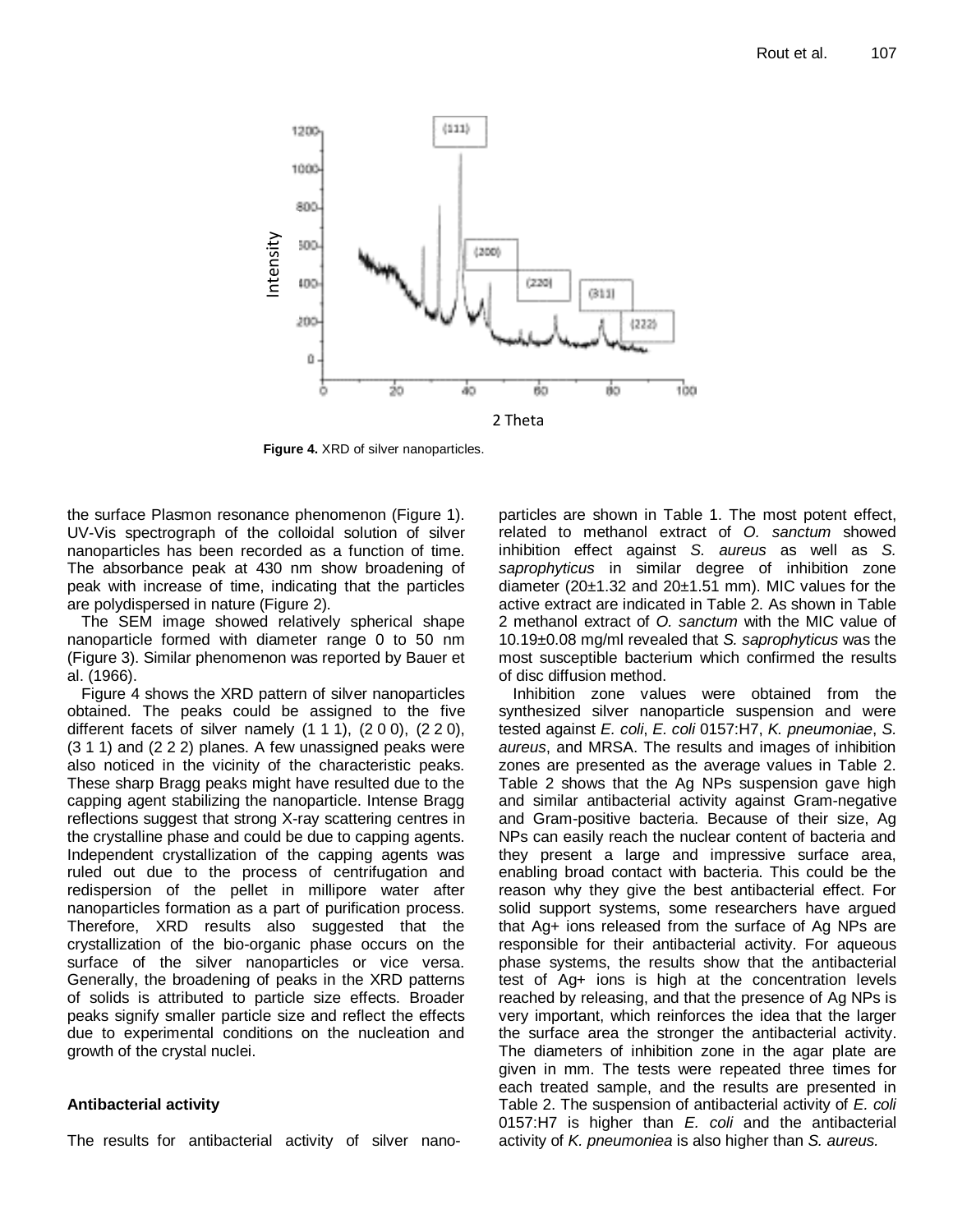| <b>Microorganism</b> | Cef            | Str           | Amp           | <b>Plant extract</b> | <b>Control</b> |
|----------------------|----------------|---------------|---------------|----------------------|----------------|
| E. coli              | $38+1.80$      | $42+2.10$     |               | $14\pm0.33$          | 0.0            |
| E. cloacae           | ۰              | ۰             | ۰             | 16±0.9               | 0.0            |
| E. faecalis          |                | $28+0.77$     | -             | $12\pm0.07$          | 0.0            |
| P. vulgaris          | $13\pm0.67$    | $28 \pm 0.66$ | -             | $13\pm0.02$          | 0.0            |
| K. pneumoniae        | $\blacksquare$ | $27+0.55$     |               | $11\pm0.04$          | 0.0            |
| S. aureus            | 26±1.03        | 30±1.99       | $34 \pm 1.44$ | 19±1.30              | 0.0            |
| S. saprophyticus     | 40±1.73        | $46 + 2.06$   | $42 + 2.22$   | 20±1.40              | 0.0            |

**Table 2.** Antibacterial activity.

**Table 3.** Antifungal activity.

|                        | Zone of inhibition in mm   |                  |                  |  |
|------------------------|----------------------------|------------------|------------------|--|
| <b>Microorganaisms</b> | <b>Silver nanoparticle</b> | <b>Control 1</b> | <b>Control 2</b> |  |
| C. albicans            | $15.22 \pm 0.04$           | $22.15 \pm 0.11$ | <b>ND</b>        |  |
| C. tropicalis          | $11.03 \pm 0.22$           | $23.03 \pm 0.05$ | <b>ND</b>        |  |
| C. krusei              | $11.15 \pm 0.11$           | $20.00 \pm 0.02$ | <b>ND</b>        |  |
| C. Kefyr               | $13.00 \pm 0.05$           | ND.              | $17.05 \pm 0.03$ |  |
| A. niger               | $12.24 \pm 0.03$           | $16.01 \pm 0.05$ | ND               |  |
| A. flavus              | $06.04 \pm 0.11$           | 17.00±0.06       | <b>ND</b>        |  |
| A. fumigatus           | $07.05 \pm 0.02$           | $17.04 \pm 0.03$ | <b>ND</b>        |  |

# **Antifungal activity**

Further the nanoparticles synthesized by green route were found to be highly toxic against clinically isolated fungal species. At a concentration of 50 μl silver nanoparticles revealed a higher antifungal activity against *C. albicans, C. kefyr, A. niger* whereas intermediated activity were showed against *C. tropicalis, C. krusei, A. flavus, A. fumigates* (Table 3). The inhibitory activities of all the silver nanoparticles are reported in Table 1. The data results were compared with the standard antimicrobics of Ketoconazole (30 mg) and Itraconazole (30 mg).

## **Conclusion**

The biosynthesis of silver nanoparticles using leaf broth of *O. sanctum* provides an environmental friendly, simple and efficient route for synthesis of benign nanoparticles. The bioreduced silver nanoparticles were characterized using UV-Vis, SEM, XRD, techniques. These reduced silver nanoparticles were surrounded by a faint thin layer of proteins and metabolites such as terpenoids having functional groups of amines, alcohols, ketones, aldehydes and carboxylic acids. The antibacterial and antifungal activities of the nanoparticles have been evaluated. Our current study revealed that the minimum inhibitor concentration (MIC) of *S. saprophyticus*  (10.19±0.08 mg/ml) is lesser than the other test microorganisms and which was followed by *S. aureus*  (18.68±0.95 mg/ml). *S. saprophyticus* is an uropathogenic *staphylococcus* frequently isolated from young female outpatients with uncomplicated urinary tract infections. *S. saprophyticus* is a true urinary tract pathogen causing both upper and lower urinary tract infections. Further, the aforementioned silver nanoparticle was revealed to possess an effective antifungal property against *C. albicans, C. kefyr, A. niger*. The present study emphasizes the use of plant medicinal for the synthesis of silver nanoparticle with antifungal effect. Further studies with other plant-mediated synthesis of silver nanoparticles are in progress.

## **REFERENCES**

- Ahmed M, Ahamed RN, Aladakatti RH, Ghosesawar MG (2002). Reversible anti-fertility effect of benzene extract of *Ocimum sanctum*  leaves on sperm parameters and fructose content in rats. J. Basic Clin. Physiol. Pharmacol. 13(1):51-59.
- Bauer RW, Kirby MDK, Sherris JC, Turck M (1966). Antibiotic susceptibility testing by standard single disc diffusion method. Am. J. Clin. Pathol. 45:493-496.
- Gupta S, Mediratta PK, Singh S, Sharma KK, Shukla R (2006). Antidiabetic, antihypercholesterolaemic and antioxidant effect of *Ocimum sanctum* (Linn) seed oil. Indian J. Exp. Biol. 44(4):300-304.
- Jayanth P, Vinod L (2003) Biodegradable nanoparticles for drug and gene delivery to cells and tissue. doi:10.1016/S0169-409X(02)00228- 4. Adv. Drug Delivery Rev., 55: 329-347.
- Ji-Ho P, Luo G. Geoffrey M, Michael JS (2009). Biodegradable